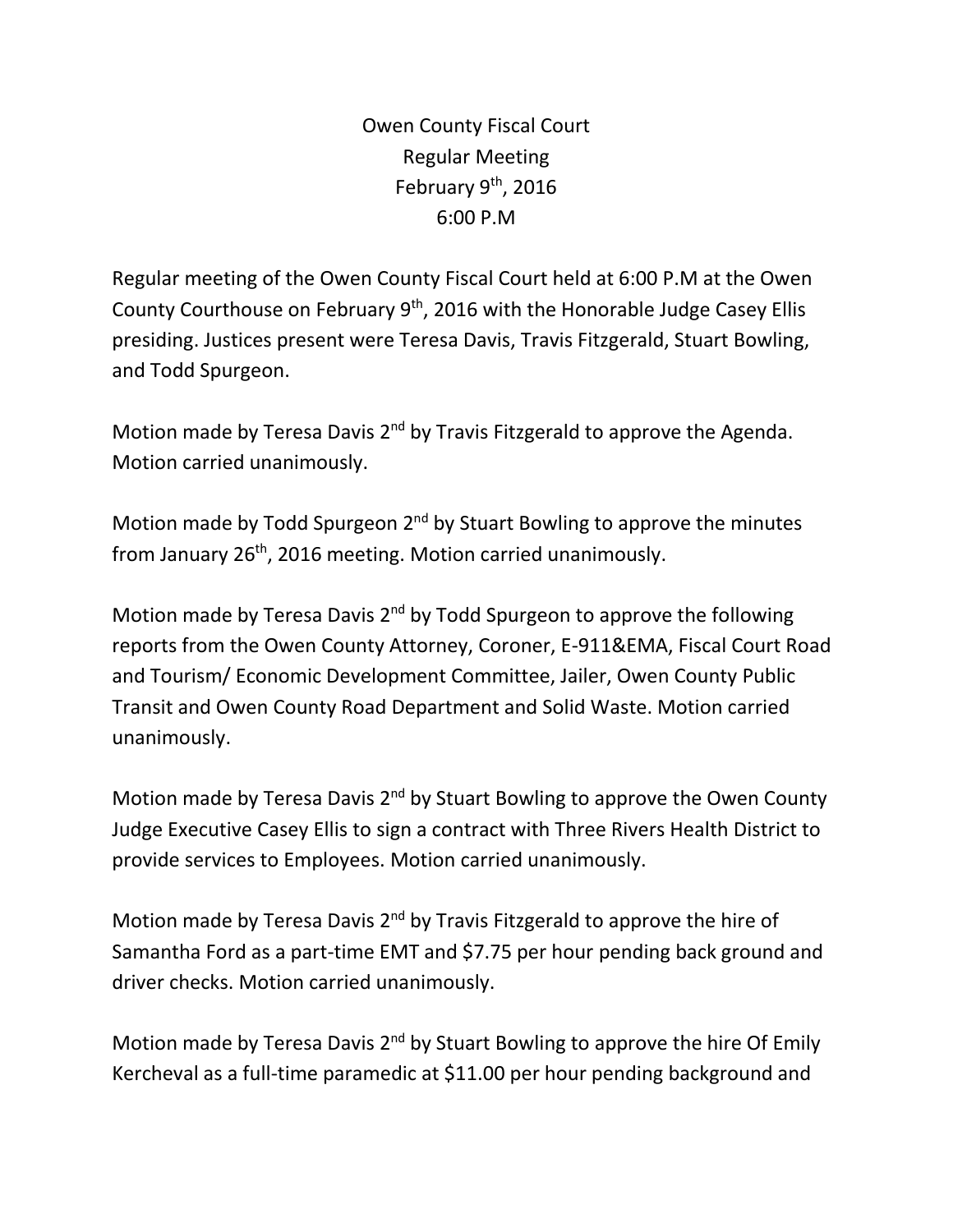driver checks, along with the Medical Director Sponsorship. Motion carried unanimously.

Motion made by Teresa Davis 2<sup>nd</sup> by Travis Fitzgerald to approve the promotion of Travis Wainscott to full-time truck driver at \$12.00 per hour effective February 8<sup>th</sup>, 2016. Motion carried unanimously.

Motion made Teresa Davis 2<sup>nd</sup> by Todd Spurgeon to approve the Claims for background and driver checks. Motion carried unanimously.

Motion made by Teresa Davis 2<sup>nd</sup> by Stuart Bowling to go into Executive Session. Motion carried unanimously.

Motion made by Teresa Davis 2<sup>nd</sup> by Travis Fitzgerald to come out of Executive Session. No action taken at this time. Motion carried unanimously.

Motion made by Teresa Davis 2<sup>nd</sup> by Stuart Bowling to approve the Transfers. Motion carried unanimously.

Motion made by Teresa Davis 2<sup>nd</sup> by Todd Spurgeon to approve the Claims. Motion carried unanimously.

Motion made by Stuart Bowling 2<sup>nd</sup> by Teresa Davis to approve the LP Construction Claims pending Dept of Transportation Delivery Approval. Motion carried unanimously.

Motion made by Teresa Davis 2<sup>nd</sup> by Stuart Bowling to Adjourn. Motion carried unanimously.

Casey Ellis